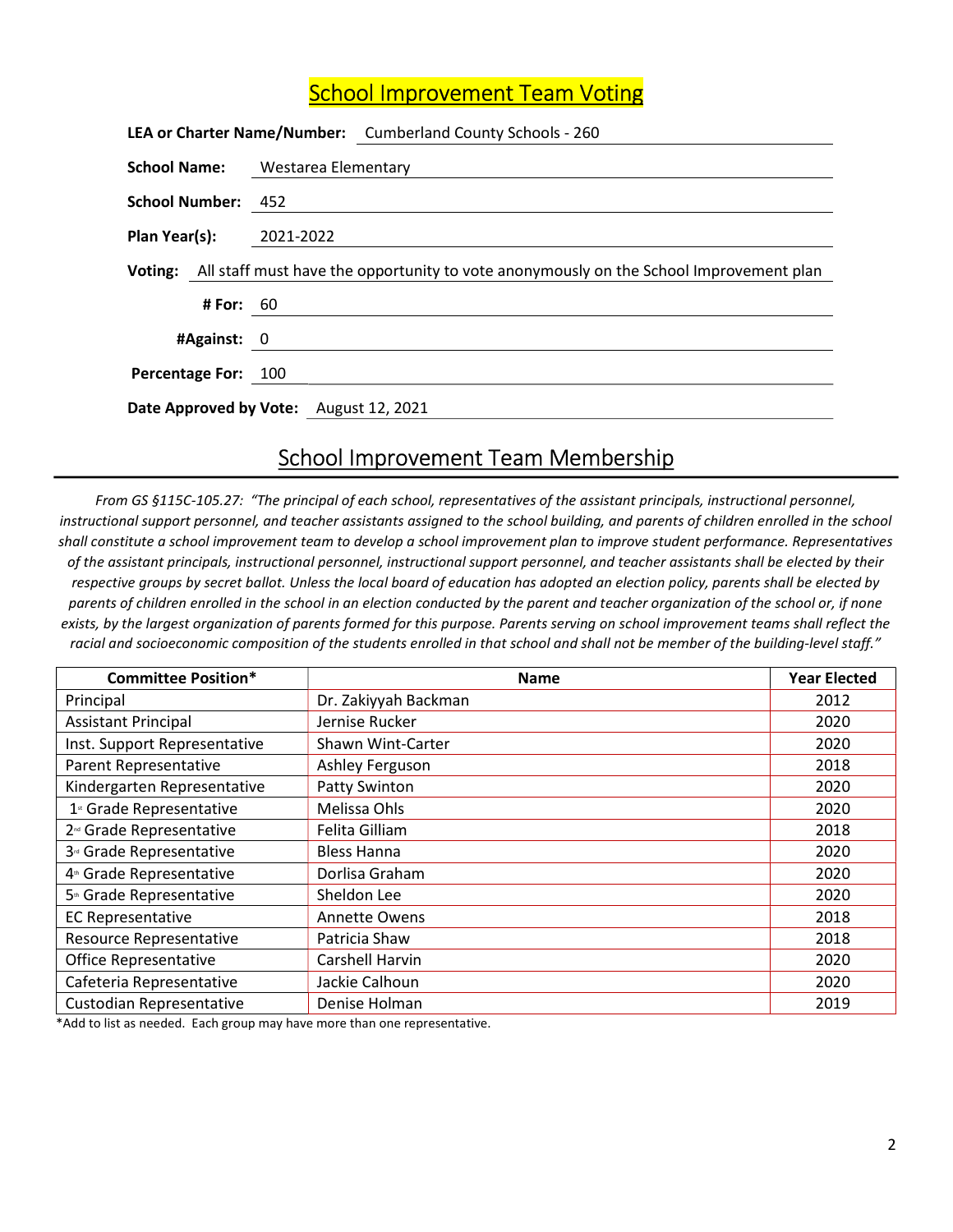## <mark>Title II Plan</mark>

| Instructions: Complete each cell highlighted in red (content controls will also appear in red when you hover the cursor |                                                                                                |               |  |  |  |  |  |
|-------------------------------------------------------------------------------------------------------------------------|------------------------------------------------------------------------------------------------|---------------|--|--|--|--|--|
| over them). Refer to the SAMPLE Title II Plan located on page 5 for examples.<br>School:                                |                                                                                                |               |  |  |  |  |  |
| Year:                                                                                                                   | <b>Westarea Elementary</b>                                                                     |               |  |  |  |  |  |
| 2021-                                                                                                                   |                                                                                                |               |  |  |  |  |  |
| 2022                                                                                                                    |                                                                                                |               |  |  |  |  |  |
|                                                                                                                         |                                                                                                |               |  |  |  |  |  |
| <b>Description of the Plan</b>                                                                                          |                                                                                                |               |  |  |  |  |  |
| <b>Purpose:</b>                                                                                                         | The purpose of plan is to provide a detailed description of staff development<br>expenditures. |               |  |  |  |  |  |
| <b>Budget Amount</b>                                                                                                    |                                                                                                | <b>AMOUNT</b> |  |  |  |  |  |
| <b>Total Allocation:</b>                                                                                                |                                                                                                | 1614.00       |  |  |  |  |  |
|                                                                                                                         |                                                                                                |               |  |  |  |  |  |
| <b>Budget Breakdown</b>                                                                                                 | Briefly describe the title of and purpose for this staff development:                          |               |  |  |  |  |  |
|                                                                                                                         |                                                                                                |               |  |  |  |  |  |
| <b>Staff Development 1</b>                                                                                              | K-5 Teachers Data Day                                                                          |               |  |  |  |  |  |
|                                                                                                                         |                                                                                                |               |  |  |  |  |  |
|                                                                                                                         | <b>DESCRIPTION</b>                                                                             | <b>AMOUNT</b> |  |  |  |  |  |
| Personnel:                                                                                                              | K-5Teachers (10 subs)                                                                          | 90.00/day     |  |  |  |  |  |
| <b>Training Materials:</b>                                                                                              |                                                                                                |               |  |  |  |  |  |
| <b>Registration/Fees:</b>                                                                                               |                                                                                                |               |  |  |  |  |  |
| Travel:                                                                                                                 |                                                                                                |               |  |  |  |  |  |
| Mileage/Airfare:                                                                                                        |                                                                                                |               |  |  |  |  |  |
| Lodging/Meals:                                                                                                          |                                                                                                |               |  |  |  |  |  |
|                                                                                                                         |                                                                                                |               |  |  |  |  |  |
|                                                                                                                         |                                                                                                |               |  |  |  |  |  |
| <b>Consulting Services:</b>                                                                                             |                                                                                                |               |  |  |  |  |  |
| <b>Follow-up Activities:</b>                                                                                            |                                                                                                |               |  |  |  |  |  |
|                                                                                                                         |                                                                                                |               |  |  |  |  |  |
|                                                                                                                         | Total for staff development 1:                                                                 | 900.00        |  |  |  |  |  |
|                                                                                                                         |                                                                                                |               |  |  |  |  |  |
| <b>Budget Breakdown</b>                                                                                                 | Briefly describe the title of and purpose for this staff development:                          |               |  |  |  |  |  |
|                                                                                                                         |                                                                                                |               |  |  |  |  |  |
| <b>Staff Development 2</b>                                                                                              | k-5 Teachers Data Day                                                                          |               |  |  |  |  |  |
|                                                                                                                         |                                                                                                |               |  |  |  |  |  |
|                                                                                                                         | <b>DESCRIPTION</b>                                                                             | <b>AMOUNT</b> |  |  |  |  |  |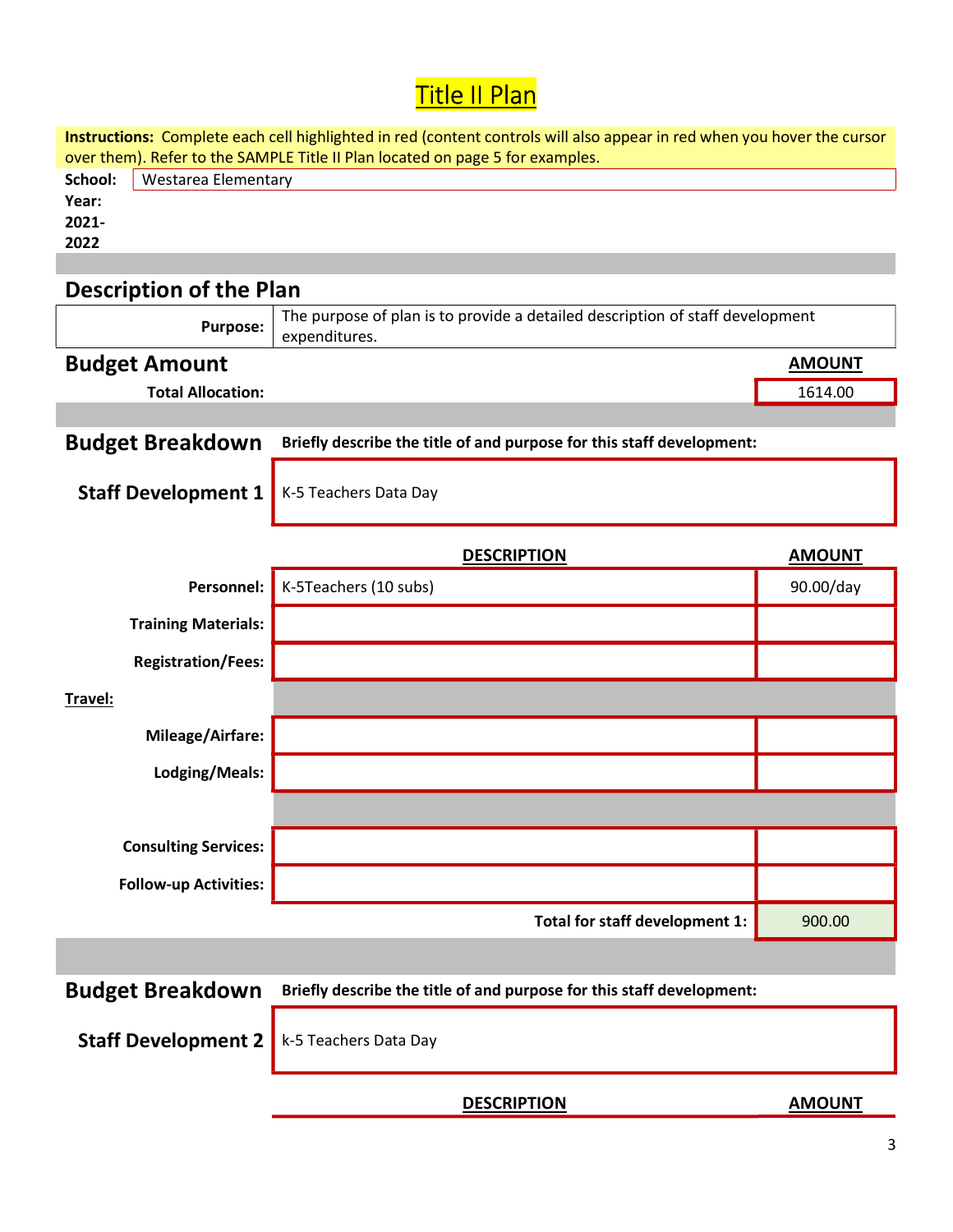| Personnel:                   | K-5 Teachers Data Day (7 subs) | 90.00/day |
|------------------------------|--------------------------------|-----------|
| <b>Training Materials:</b>   |                                | 84.00     |
| <b>Registration/Fees:</b>    |                                |           |
| Travel:                      |                                |           |
| Mileage/Airfare:             |                                |           |
| Lodging/Meals:               |                                |           |
|                              |                                |           |
| <b>Consulting Services:</b>  |                                |           |
| <b>Follow-up Activities:</b> |                                |           |
|                              | Total for staff development 2: | \$630.00  |
|                              |                                |           |
|                              | <b>Grand Total</b>             | \$1614.00 |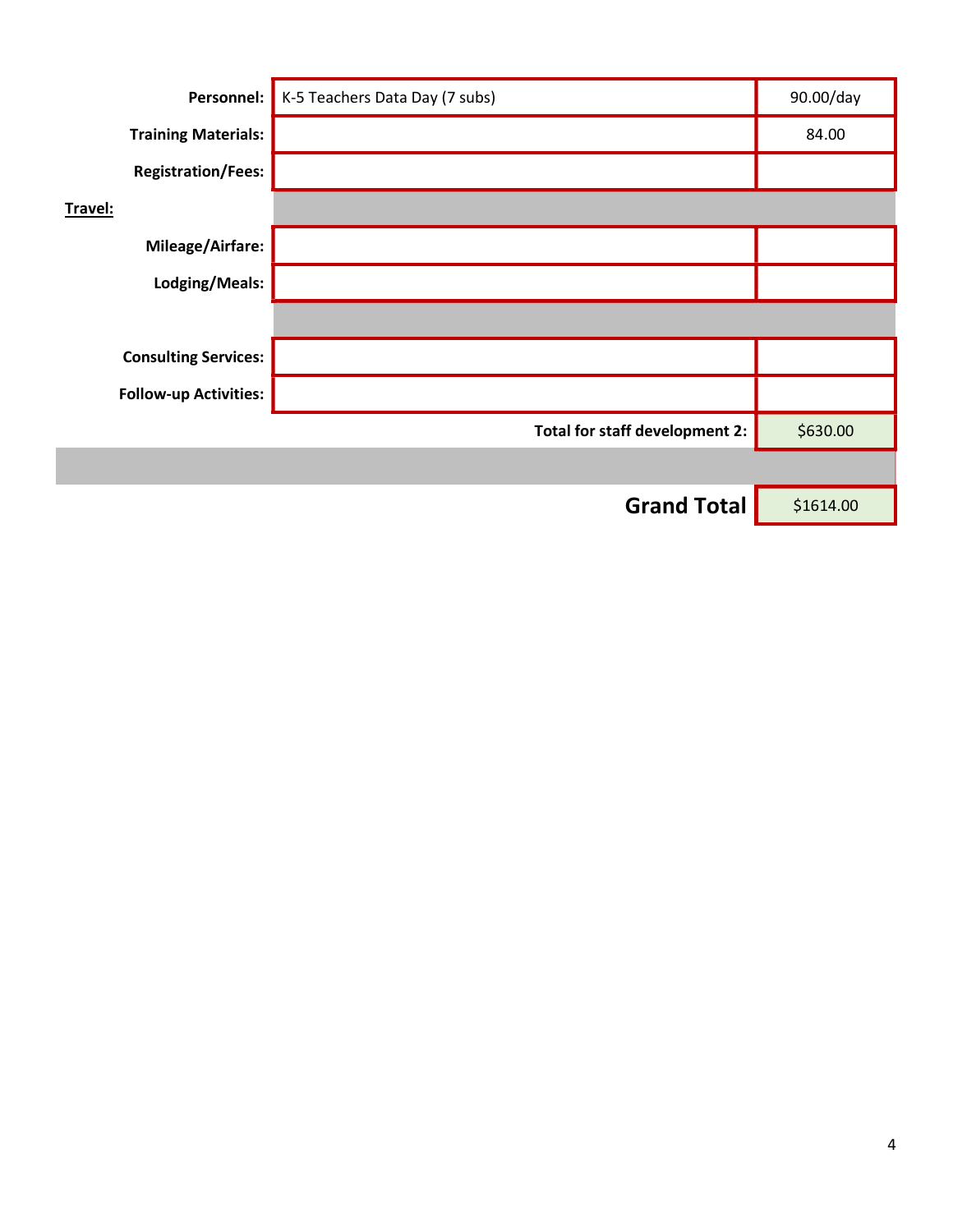| <b>District Wide Components</b>                                                                                                                                                                       |                                                                                                                                                                                                                                                                                                                                                                                                                                                                                                                                                                                                                                                                                                                                                                                                                                                                                                                                                                                                                                                                                                                                                                                                                                                                                                                                                                                                                                                                                                                                                                                                                                                                                                                                                               |          |  |  |  |
|-------------------------------------------------------------------------------------------------------------------------------------------------------------------------------------------------------|---------------------------------------------------------------------------------------------------------------------------------------------------------------------------------------------------------------------------------------------------------------------------------------------------------------------------------------------------------------------------------------------------------------------------------------------------------------------------------------------------------------------------------------------------------------------------------------------------------------------------------------------------------------------------------------------------------------------------------------------------------------------------------------------------------------------------------------------------------------------------------------------------------------------------------------------------------------------------------------------------------------------------------------------------------------------------------------------------------------------------------------------------------------------------------------------------------------------------------------------------------------------------------------------------------------------------------------------------------------------------------------------------------------------------------------------------------------------------------------------------------------------------------------------------------------------------------------------------------------------------------------------------------------------------------------------------------------------------------------------------------------|----------|--|--|--|
| <b>Duty Free Lunch</b>                                                                                                                                                                                | Please indicate if your School Improvement Team vote for your teachers to<br>have duty free lunch by indicating yes (Y) or no (N) in the box to the right.                                                                                                                                                                                                                                                                                                                                                                                                                                                                                                                                                                                                                                                                                                                                                                                                                                                                                                                                                                                                                                                                                                                                                                                                                                                                                                                                                                                                                                                                                                                                                                                                    | N        |  |  |  |
| Please describe approximately how much planning time your teachers have during a week:<br><b>Duty Free Planning</b><br>45 minutes X 3 a week + 90 minutes x 1 day = 225 minutes weekly<br><b>Time</b> |                                                                                                                                                                                                                                                                                                                                                                                                                                                                                                                                                                                                                                                                                                                                                                                                                                                                                                                                                                                                                                                                                                                                                                                                                                                                                                                                                                                                                                                                                                                                                                                                                                                                                                                                                               |          |  |  |  |
| <b>PBIS School</b>                                                                                                                                                                                    | Please indicate if your school is currently a PBIS school by indicating yes (Y) or<br>no (N) in the box to the right:                                                                                                                                                                                                                                                                                                                                                                                                                                                                                                                                                                                                                                                                                                                                                                                                                                                                                                                                                                                                                                                                                                                                                                                                                                                                                                                                                                                                                                                                                                                                                                                                                                         | Υ        |  |  |  |
| <b>PBIS rating from</b><br>previous year                                                                                                                                                              | Please indicate your most recent PBIS assessment rating (Green Ribbon,<br>Model, or Exemplar) if applicable in the box to the right:                                                                                                                                                                                                                                                                                                                                                                                                                                                                                                                                                                                                                                                                                                                                                                                                                                                                                                                                                                                                                                                                                                                                                                                                                                                                                                                                                                                                                                                                                                                                                                                                                          | Exemplar |  |  |  |
| <b>Parental/Family</b><br><b>Engagement</b>                                                                                                                                                           | Please describe your parent/family engagement plan briefly (i.e. dates or frequency of parent<br>events, P/T conferences, PTA meetings, etc.):<br>Westarea Elementary provides an annual Open House Parent Forum and Title I Parent Meeting<br>to ensure our parents are knowledgeable about the schools and district expectations.<br>Parents/student's responsibilities for our schools' academic achievement and learning. An<br>Annual Family, Partner & Community Day is held annually to increase our parental and<br>community involvement. This event also allows us to recognize our community stakeholders and<br>to build a collaborative and cohesive rapport for all stakeholders involved. Through our parent<br>forums and meetings, we inform parents of the district and school-wide policies and procedures.<br>We constantly encourage our parents to communicate and provide us with input through various<br>forms (surveys, suggestion box, newsletter, and parent link) to determine areas of continuous<br>improvement. The implementation of parent training has been very instrumental in ensuring<br>that our parents are aware of parenting skills that will prepare their child for school and support<br>ongoing achievement. In addition, we host such activities as Grandparents Day, Pastries for<br>Parents, and Muffins for Moms, Veteran Day, Career Day, and Reading Across America activities,<br>Curriculum Nights, Literacy, Math Nights, Science Nights, and EOG Nights provide information<br>regarding curriculum-based instruction to increase parents/guardian knowledge, awareness, and<br>positive communication. Therefore, we strive to educate the whole child and ensure high growth<br>for every student. |          |  |  |  |
| Safe and Orderly<br>Schools                                                                                                                                                                           | The Cumberland County School System (CCS) has a commitment to excellence in providing a safe<br>and healthy workplace. Safety of employees and students must be given first priority in every<br>activity. To that end, all our employees have access to our district Safety Manual and Crisis<br>Management Handbook on the CCS intranet. The Safety Manual is provided to help schools<br>insure their day to day practices are in line with best safety practices, prepare for events that can<br>be better managed with a safety plan, and outline protocols for handling potentially hazardous<br>materials in our schools. Although a crisis is an event that is extraordinarily and cannot be<br>predicted, the Crisis Management Handbook was prepared to provide the principal and the local<br>crisis team a quick reference guide of procedures to follow when a crisis occurs that affects the<br>school.                                                                                                                                                                                                                                                                                                                                                                                                                                                                                                                                                                                                                                                                                                                                                                                                                                         |          |  |  |  |
| Review of the SIP<br>plan and<br>notification of<br>changes                                                                                                                                           | As part of our continuous improvement process, all schools create 2 year School Improvement<br>plans. At the end of the first year of the plan and once test scores are received, the School<br>Improvement Team will review both academic and organizational goals and make changes as<br>needed. The superintendent's designee will be informed when the plan has changed.                                                                                                                                                                                                                                                                                                                                                                                                                                                                                                                                                                                                                                                                                                                                                                                                                                                                                                                                                                                                                                                                                                                                                                                                                                                                                                                                                                                  |          |  |  |  |